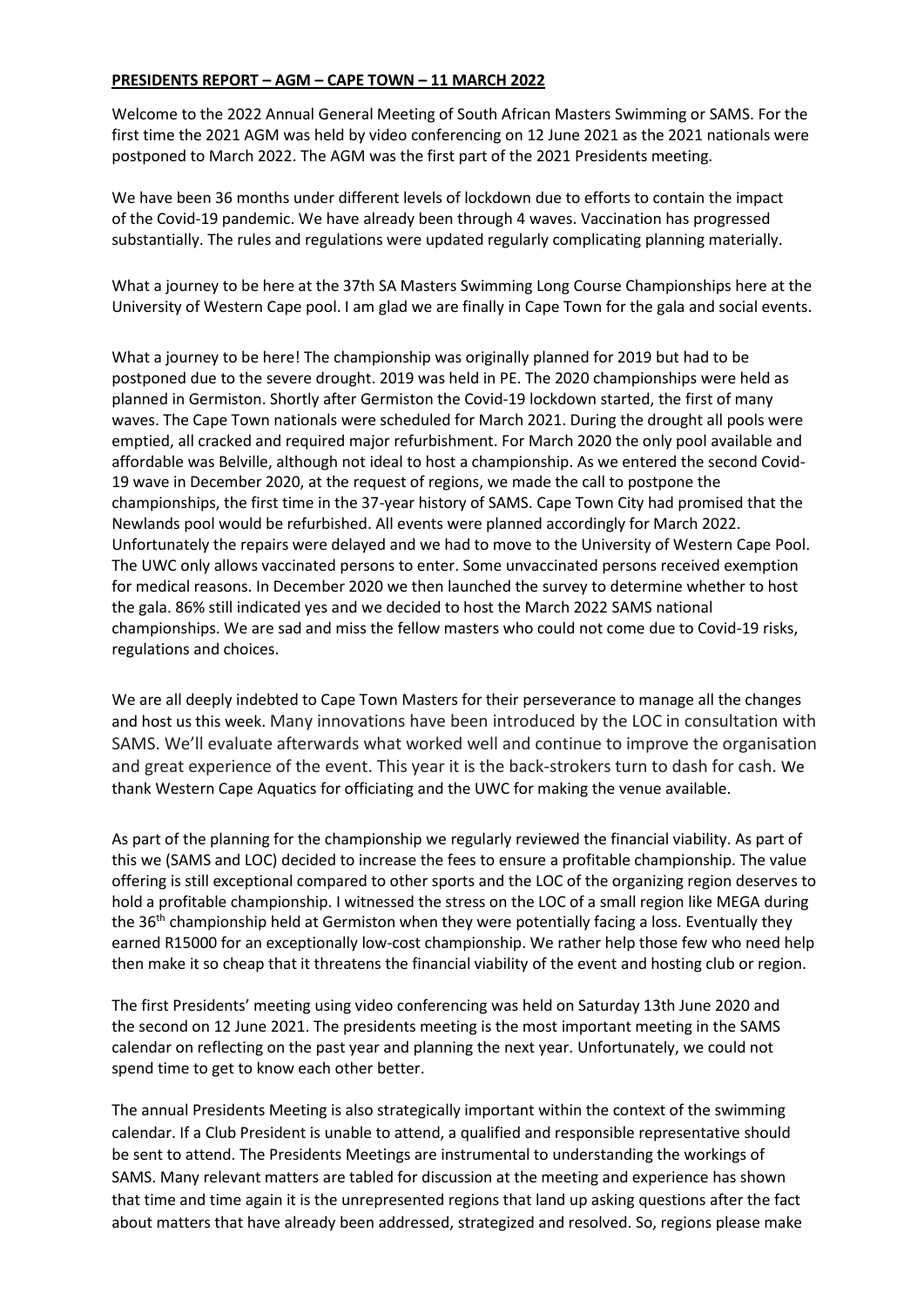every effort to attend the Presidents Meeting. It's important.

Freestate Masters has dissolved as the high fee issue could not be resolved with Freestate Aquatics. Other regions have managed to negotiate mutually acceptable affiliate registration fees with their affiliates.

SA Masters Swimming is part of SSA as it is an aquatics discipline. That is not going to change. By appreciating this reality and nurturing and respecting the relationship with SSA, Masters actually get to continue as they have always done. Your SAMS committee is the gate keeper to this relationship and to our swimming world. During the Covid-19 pandemic SSA developed the protocols and established systems which allowed registered swimmers to train and participate in galas. SSA has offered to increase presence of masters at SSA and CANA level. Any person willing to serve on committees please contact me.

FINA has rescheduled the 19th FINA World Masters Championships 2022 in Kyushu, Japan, to 2- 11 August 2023. The 19th FINA World Masters Championships 2022 were initially rescheduled for 31 May – 9 June 2022. They had originally been scheduled for August 2021. I hope some of us can participate.

SAMS currently has 579 registered Masters Swimmers. This is marginally more than 2021 registrations of 559 and down from the 2020 registrations of 603. The 2021 year benefitted from regulations that only registered swimmers could train at clubs during the Covid-19 pandemic. Open Water continues to grow in popularity with many swims being held around the country. Masters in age groups of 31 and up are well recognized at these events. This is both encouraging and inspirational.

The **38th SAMS Nationals National Masters Long Course Championship will be held on 15 to 19 of March 2023 in Mbombela.** The Open Water on Sunday 19 March 2023 is at Longmere venue. The SAMS region Tshwane agreed to host 2023 SAMS Nationals. The arrangement with SSA is that the SSA region officiates the gala. We are very grateful that both NTS and MPS agreed to officiate and support the organisation of the event.

The 39th **Nationals National Masters Long Course Championship is planned in Gauteng.** Wahoo has been approached to organise the event most likely at the newly build St Andrews 50m pool.

The 40th **Nationals National Masters Long Course Championship is planned in Durban.** KZN hosted the first nationals forty years ago and we are planning to celebrate four decades in Durban. Hopefully 2 masters will receive the first 40 year attendance awards, a great commitment and blessing.

The short-course nationals were held October 2021. It was great that the attendance improved and we congratulate the winning club Wahoo and region Central Gauteng.

As a very unusual season ends, I'd like to thank all committees in the country for their hard work and dedication to the sport of swimming. This includes the current SAMS committee which needs to be thanked for its outstanding work over the past year. It has been my pleasure and my privilege working with you. The SAMS committee members are:

- 1. Stefan van der Westhuizen: SAMS Vice President
- 2. Rosemary Clark: SAMS and KZN Registrations and facilitator of KZNGalas.
- 3. Winston Clark: Treasurer (SAMS, KZN and Synergy)
- 4. Carina Hambloch: Secretary (SAMS and KZN), Chair of Synergy and facilitator of KZN Galas
- 5. Ann Gray: Open-Water events and Records Manager
- 6. Jenny and Peter Ireland: Records Manager
- 7. Carole Bridges: Manager of the SAMS Website